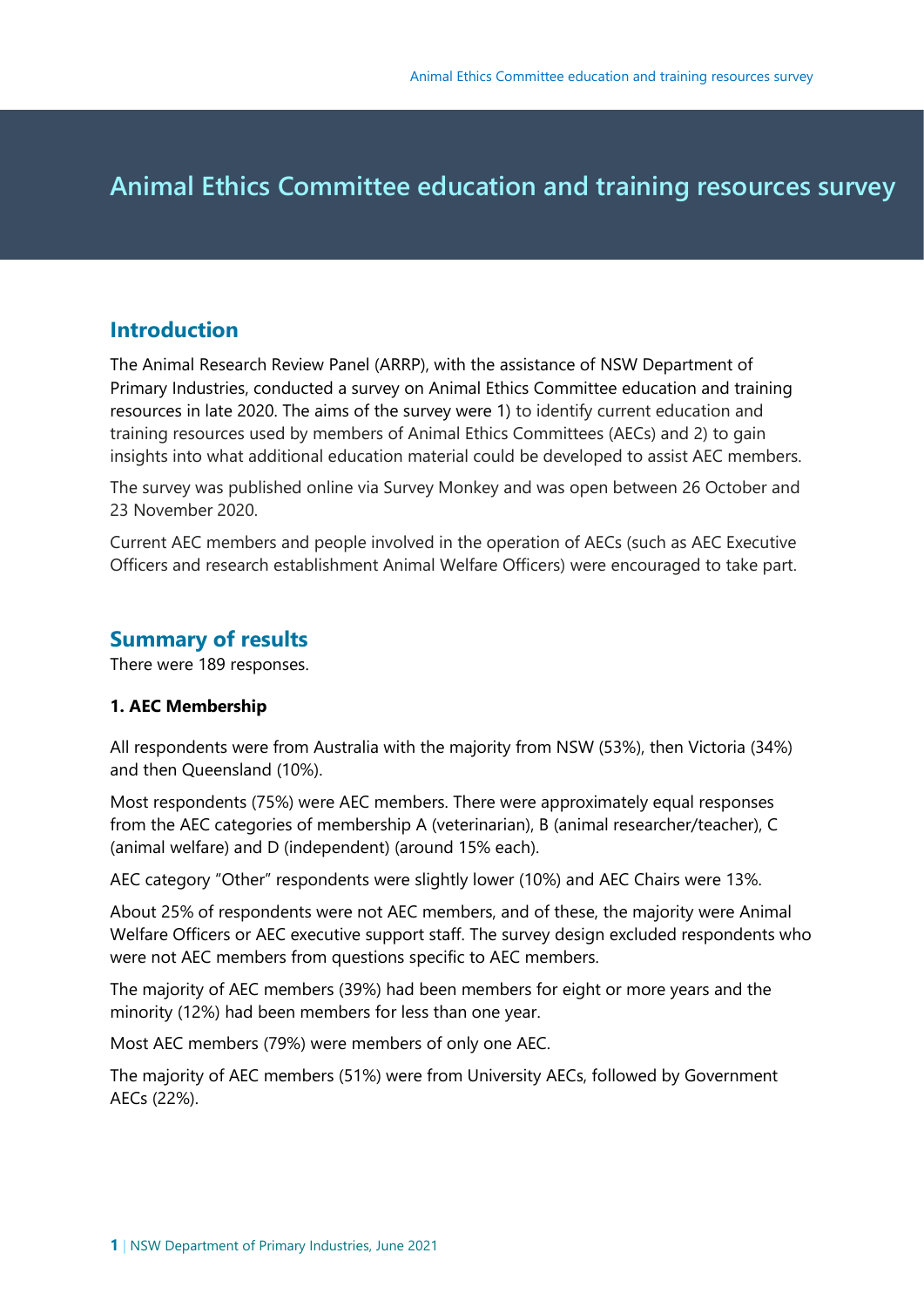#### **2. Sources of information and support**

Free text responses to a question on current sources of information to help in the role of an AEC member, highlighted the following common resources: the Australian Code for the care and use of animals for scientific purposes (the strongest response at around 14%), Animal Ethics Infolink website (around 13%), the Animal Welfare Victoria (Government) website and training (around 5%) and ANZCCART (around 4%).

In response to a question (free text answer) on aspects of their role as an AEC member that respondents felt *least* prepared and supported to carry out, common responses were:

- Assessment of the justification / likely benefit of the research
- Understanding the science
- Understanding the validity of the numbers of animals.

In response to a question (free text answer) on aspects of their role as an AEC member that respondents felt *most* prepared and supported to carry out, common responses were:

- Assessing applications
- AEC procedures
- Understanding the science
- Assessing welfare
- Prepared and supported to carry out all aspects of role as an AEC member.

#### **3. Induction material**

The majority of AEC members (79%) were provided with induction material when they joined the AEC. Common responses on induction material provided were:

- The Australian Code for the care and use of animals for scientific purposes
- Legislation
- AEC procedures
- Terms of reference
- Training (online, in person and Government).

In response to a question (free text answer) on what should be provided as induction material for AEC members, common responses were:

- The Australian Code for the care and use of animals for scientific purposes
- Legislation
- AEC procedures
- Terms of reference
- Roles as AEC member
- Opportunities to observe procedures / facilities
- Information relevant to the establishment –such as contacts, type of research and species specific information
- The Victorian government training
- Application assessment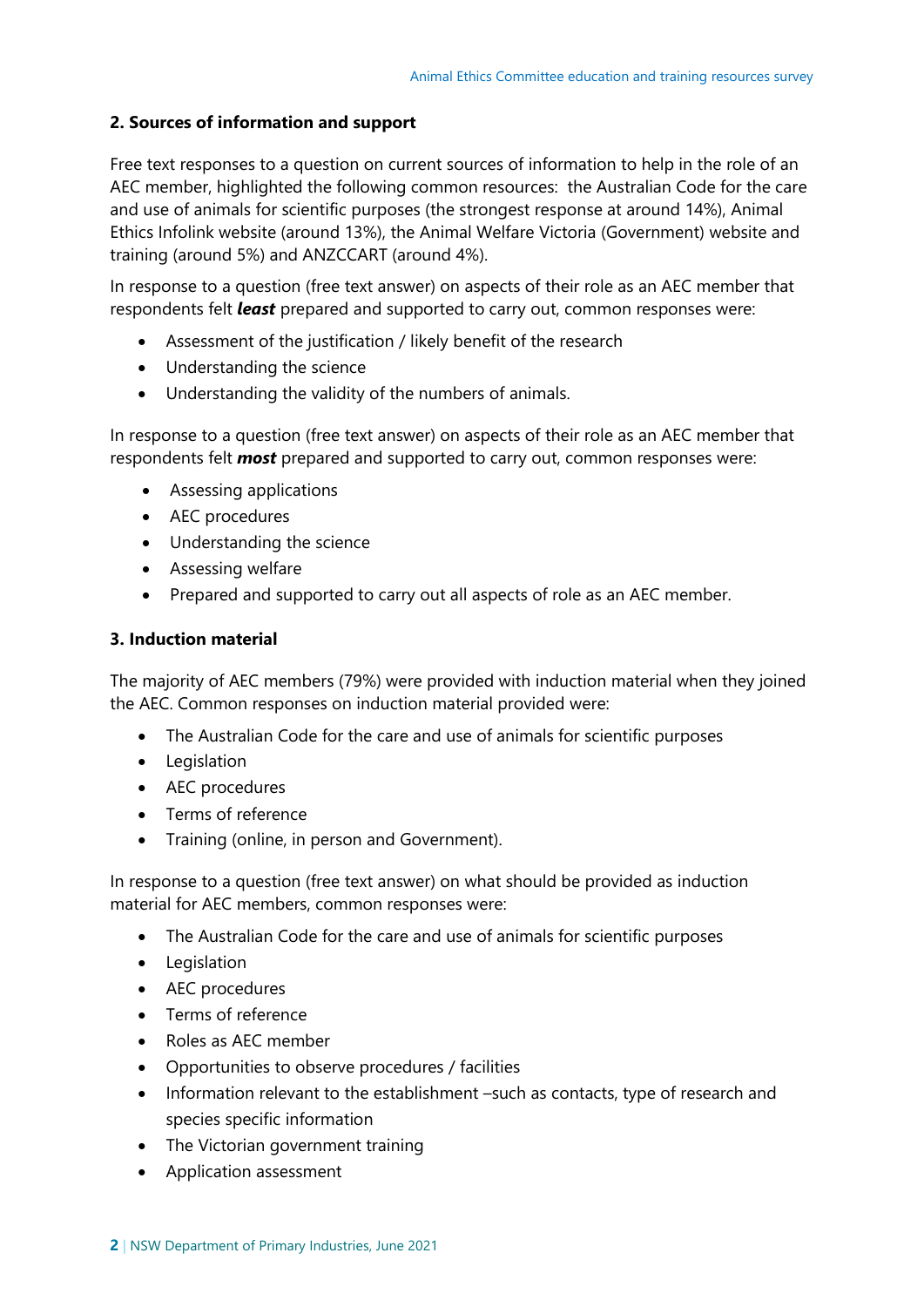- Structured training package
- History of animal ethics.

In response to a question on the usefulness of sources of information on the roles of AECs the strongest response for "very useful" was the Australian Code for the care and use of animals for scientific purposes (68%) followed by Other AEC members (61%). A number of respondents commented they were not in NSW so were not aware of the NSW resources [\(Animal Ethics Infolink website,](https://www.animalethics.org.au/home) NSW Department of Primary Industries Animal Welfare circulars, [Animal Research Review Panel policies and guidelines\)](https://www.animalethics.org.au/policies-and-guidelines). A number of these respondents thought they looked as though they would be useful resources. There were also comments supporting the Victorian government training.

## **4. New education/training topics**

When responding to a question on what topics for AEC members they would like to see new education and training resources developed to address, the strongest support was for:

| • Assessing applications to AECs                     | 64% |
|------------------------------------------------------|-----|
| • Refinements to enhance animal welfare              | 61% |
| • AEC operating procedures                           | 55% |
| • Replacement $-$ alternatives to the use of animals | 55% |
| • Animal research legislation                        | 53% |

#### **5. Information/education delivery**

When asked about formats for information delivery, the strongest response for "Very useful" was Online documents (72%), followed by Online videos (64%) and Face to face seminars (62%). The strongest responses for "Not useful" were Podcasts (26%) and Hard copy documents (25%).

Comments on methods of information delivery included:

- Online webinars / videos: *Convenient, cost effective, can be difficult to search information*
- Face to face: *Good to have interaction, can be inconvenient, costly*
- Documents: *Useful to search / go back to, but burden of reading matter*

For education material that is not on-demand (such as face to face seminars, online webinars and training days) the majority of respondents (44%) supported a frequency of delivery as yearly.

The majority of respondents (83%) supported structured training courses for AEC members.

If structured training courses for AEC members were available, the majority of respondents (65%) supported completion being mandatory.

A common theme of additional comments was that training for researchers was also needed.